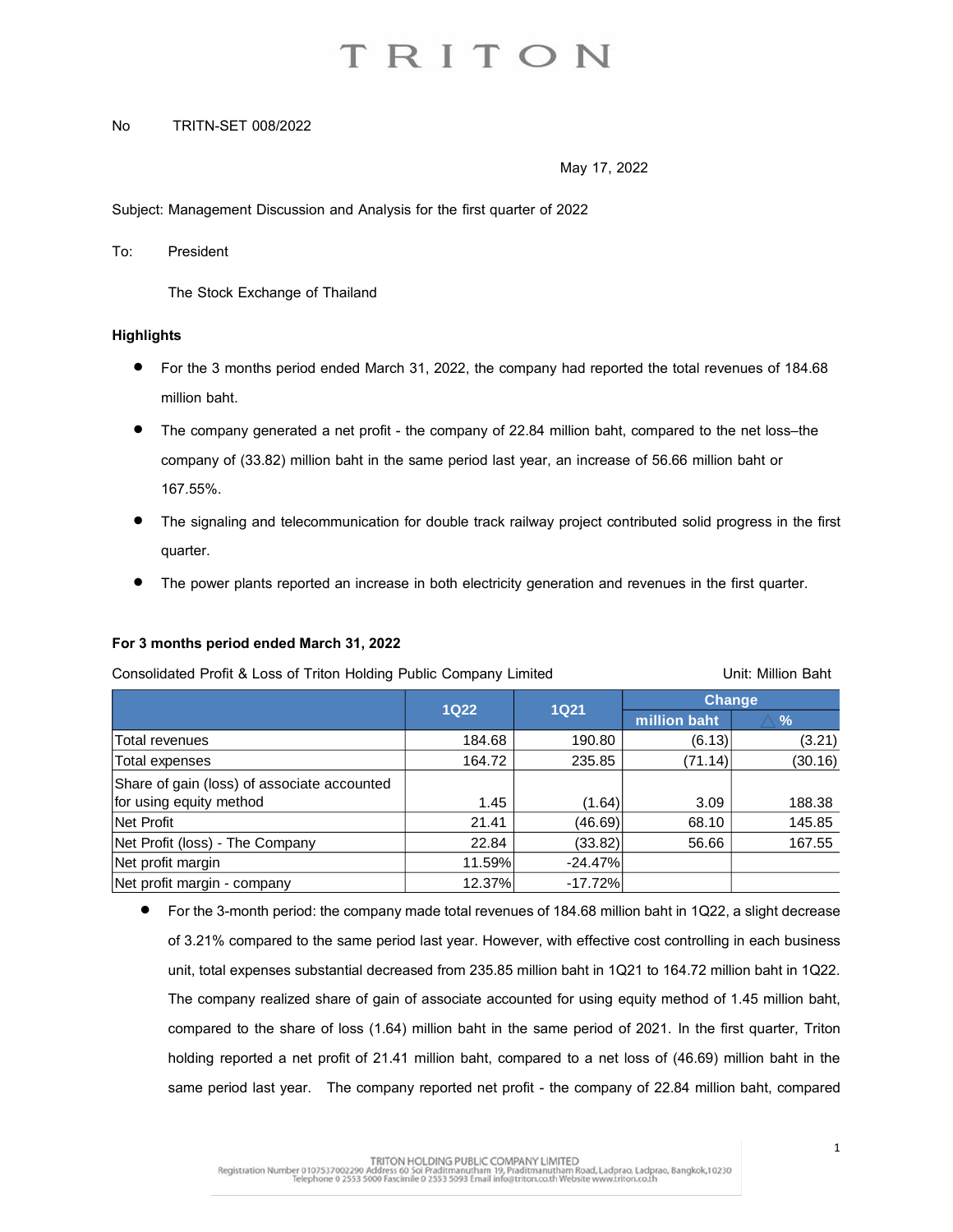to net loss – the company of (33.82) million baht in the same period of 2021. This mainly was attributable to i) the solid construction progress in the Train and Railway construction, ii) strong electricity generation in the power plants business, iii) the revenue from machinery rental is relatively higher than the same period of last year, and iv) recognition of profit from sale of investment in an associate in the first quarter of 2022.

#### **1. Construction Business** Unit : Million Baht

| <b>Construction</b>                | <b>1Q22</b> | 1Q21     | Change       |               |
|------------------------------------|-------------|----------|--------------|---------------|
|                                    |             |          | million baht | $\frac{9}{6}$ |
| Revenues                           | 102.90      | 157.79   | (54.89)      | (34.79)       |
| Expenses                           | 97.57       | 167.65   | (70.08)      | (41.80)       |
| Gross profit                       | 5.34        | (9.86)   | 15.19        | 154.14        |
| Idle cost on a particular contract | 3.36        | 6.66     | (3.30)       | (49.51)       |
| Finance cost                       | 1.90        | 2.04     | (0.14)       | (6.69)        |
| Gross profit margin                | 5.19%       | $-6.25%$ |              |               |

• For the first 3-month of 2022, Construction business had revenues of 102.90 million baht, compared to revenues of 157.79 million baht in the same period last year, or a decrease of 54.89 million baht. Due to the fact that the HDD and civil construction made slightly progress during the first quarter of 2022. However, the construction business had gross profit of 5.34 million baht, compared to negative gross profit (9.86) million baht in the same period last year. Because the Train and Railway construction generated considerable progress and strong gross profit for this quarter.

| <b>HDD + Civil</b>                 | <b>1Q22</b> | <b>1Q21</b> | <b>Change</b> |               |
|------------------------------------|-------------|-------------|---------------|---------------|
|                                    |             |             | million baht  | $\frac{9}{6}$ |
| Revenues                           | 53.56       | 155.36      | (101.79)      | (65.52)       |
| <b>Expenses</b>                    | 52.88       | 143.88      | (91.00)       | (63.25)       |
| Gross Profit                       | 0.68        | 11.48       | (10.80)       | (94.04)       |
| Idle cost on a particular contract | 3.36        | 6.66        | (3.30)        | (49.51)       |
| Finance cost                       | 0.27        | 0.37        | (0.10)        | (26.20)       |
| Gross profit margin                | 1.28%       | 7.39%       |               |               |

Oil and gas infrastructure construction generated revenue of 53.56 million baht. At the end of first quarter 2022, the company had recognized revenue amounting to 93.65% of all projects under construction phase.

- Oil and gas infrastructure construction to northern area Project (98.43% progress)
- Pipe Jacking Construction Contract under Highway No. 304, Pak Kret District Chaeng Watthana Government Center (28.03% progress)
- Oil and gas infrastructure construction project to the Northeast (100.00% progress)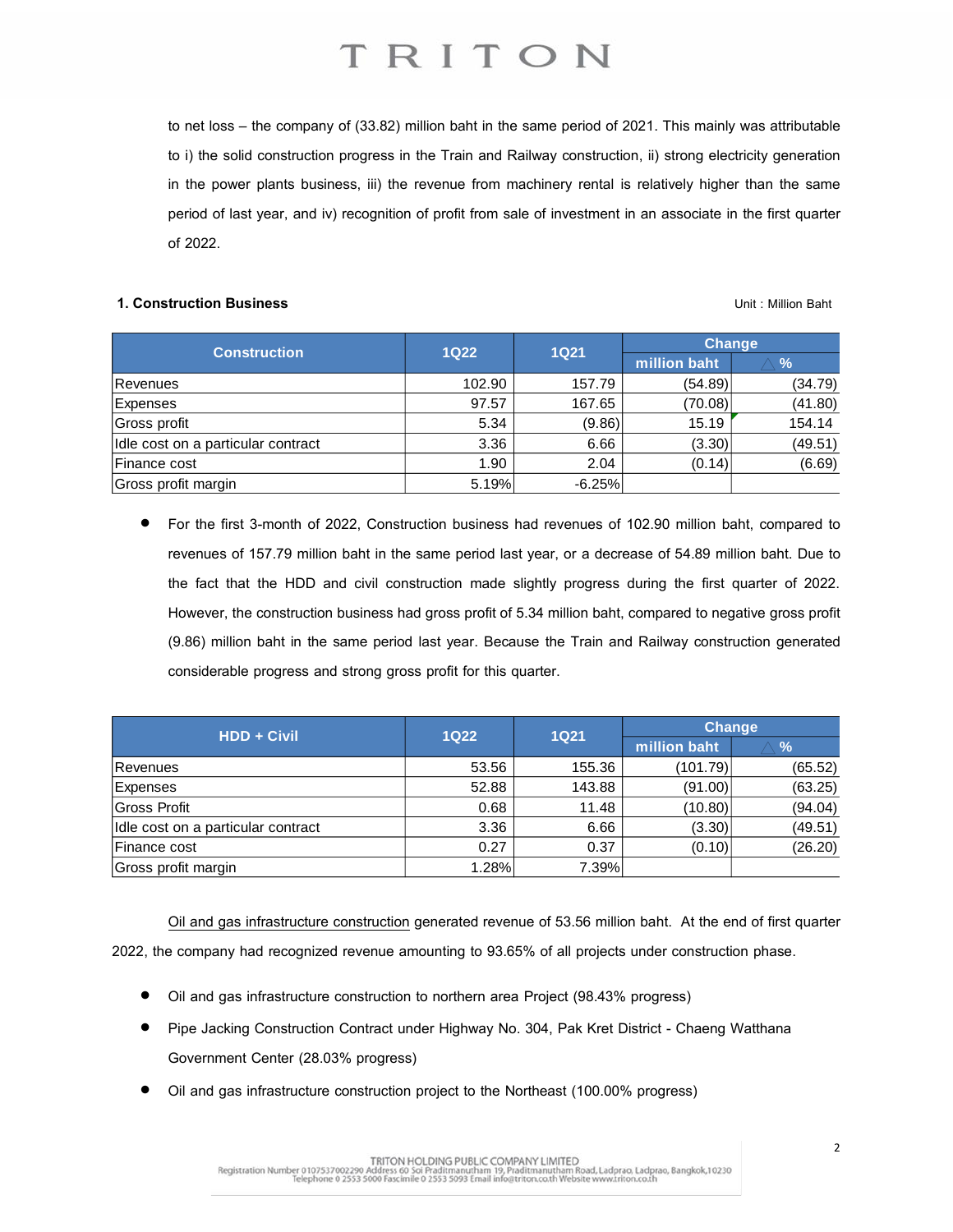Civil engineering construction generated revenues of 10.86 million baht in 1Q22. The construction works consist of the Train Station and U-turn Overpass Crossing over Double-track Railway Projects in the Southern part of Thailand. The company has recognized revenue from Civil engineering construction project amounting to 98.22% of the total project value.

| <b>Rail &amp; Train</b> | <b>1Q22</b> | <b>1Q21</b> | <b>Change</b> |               |
|-------------------------|-------------|-------------|---------------|---------------|
|                         |             |             | million baht  | $\frac{9}{6}$ |
| Revenues                | 49.34       | 2.43        | 46.91         | 1,926.89      |
| Expenses                | 44.69       | 23.77       | 20.92         | 88.00         |
| Gross profit            | 4.65        | (21.34)     | 25.99         | 121.81        |
| Finance cost            | 1.63        | 1.67        | (0.04)        | (2.41)        |
| Gross profit margin     | 9.43%       | $-876.48\%$ |               |               |

Train and Railway systems and construction On July 1, 2020, Triton Engineering and Construction Company Limited, a subsidiary of the company, acquired 65% of ordinary shares of Trans Thai Railway Company Limited (TTR). For 3 months period ended March 31, 2022, Train and Railway systems and construction generated revenue of 49.34 million baht. The business unit generated gross profit of 4.65 million baht.

#### **2. Power Business**

On February 17, 2020, Triton Power Co., Ltd., a subsidiary of the company, acquired 75% of ordinary shares of Aukkrarawat Renewable Energy Power Plant Company Limited (AKP). The power plant is under Power Purchase Agreement (PPA) with Provincial Electricity Authority (PEA) of 4.9 megawatts. Currently, the construction was completed.

| <b>Power</b> | $1Q22$ | <b>1Q21</b> | <b>Change</b> |        |
|--------------|--------|-------------|---------------|--------|
|              |        |             | million baht  | %      |
| Revenues     | 30.97  | 25.85       | 5.13          | 19.84  |
| Expenses     | 26.95  | 24.00       | 2.96          | 12.31  |
| Gross profit | 4.02   | 1.85        | 2.17          | 117.50 |
| Finance cost | 3.52   | 1.93        | 1.59          | 82.24  |
| Gross profit | 12.98% | 7.15%       |               |        |

Note : Revenues in this table already included compensation for operation & maintenance machine under contract.

For the 3-month period, the power plants group report solid electricity output. Power plants business generated revenues, which included compensation for operation & maintenance machine under contract, of 30.97 million baht, increase by 5.13 million baht or increase 19.84%. The power plant business generated gross-profit of 4.02 million baht, compared to gross profit of 1.85 million baht in the same period last year.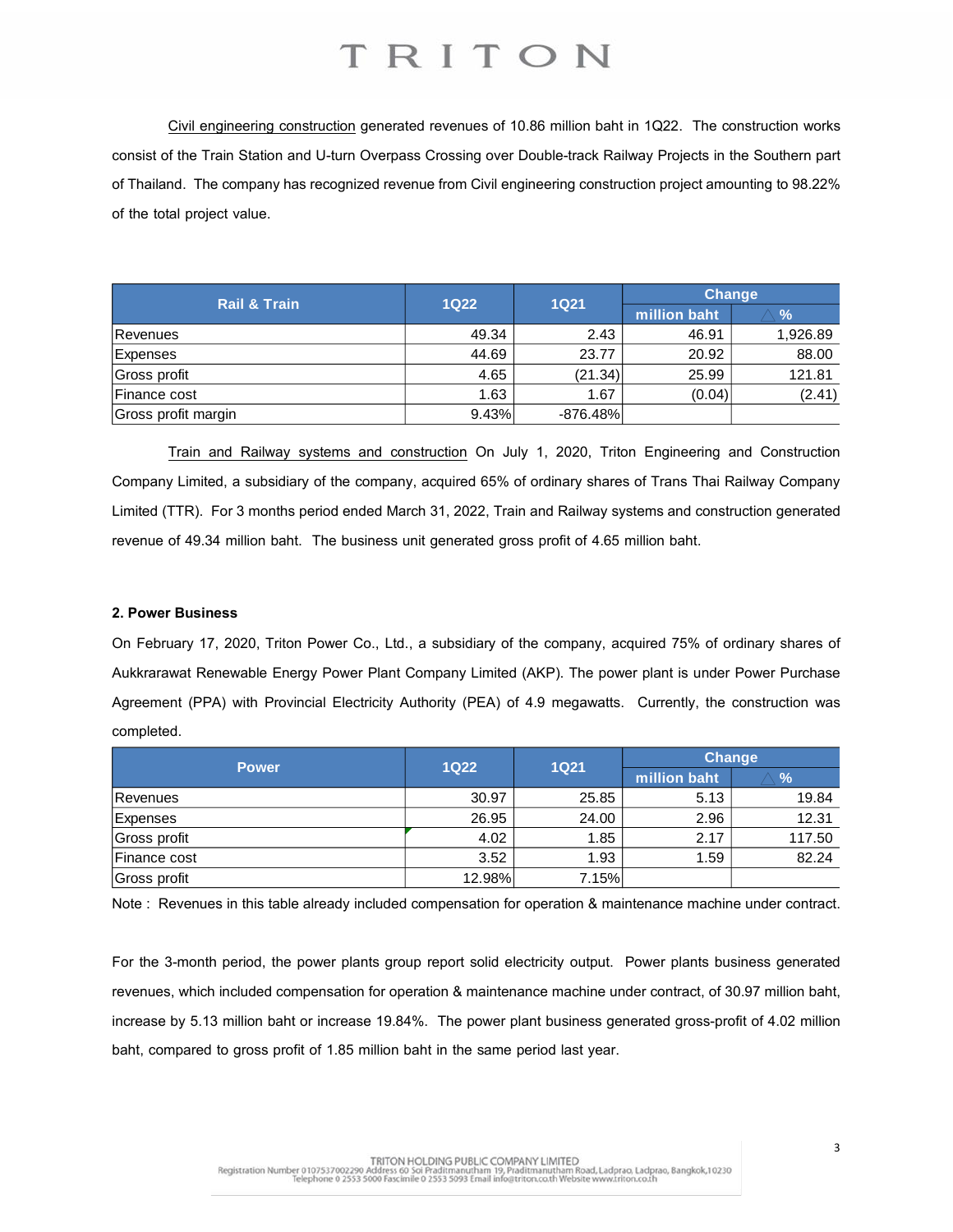#### **3. Other revenues**

|                | 1Q22          | 1Q21         | <b>Change</b>        |                     |
|----------------|---------------|--------------|----------------------|---------------------|
|                |               |              | <b>Imillion baht</b> | $\mathbf{O}/$<br>70 |
| Other revenues | בכ∩מ<br>20.JJ | 0.22<br>0.ZZ | 44<br>14.1           | 226.64              |

For the 3-month period, other revenues were 20.33 million baht, significantly increased by 226.64% or by 14.11 million baht from the same period last year mainly from machinery rental and sales of supplies.

### **4. Financial Position and Statement of Cash Flows** Unit : Million Baht **Balance sheet As of March 31, 2022 As of Dec 31, 2021 Δ %** Total Assets 2,720.05 2,653.03 2.53% Total Liabilities 1,053.28 1,003.60 4.95% Total Equities 1,666.76 1,666.76 1,649.43 1.05% **Cash Flow (Million Baht)** Cash Flow from Operation and the state of the state of the state of the state of the state of the state of the state of the state of the state of the state of the state of the state of the state of the state of the state o Cash Flow from Investment -0.07 and 100 minutes and 100 minutes of the United States of the United States of the U **Cash Flow from Financing 6.72 Cash Flow from Financing 6.72** Net Change in Cash -74.31 Ending Cash 400.30 **For 3 months period end March 31, 2022**

| <b>Financial Ratios</b>         | <b>Mar-22</b> | $Mar-21$      |
|---------------------------------|---------------|---------------|
| <b>ROE</b>                      | $-20.96%$     | $-0.35%$      |
| <b>ROA</b>                      | $-12.41%$     | $-0.20%$      |
| ROE (1Q22)                      | 1.39%         | $-2.10%$      |
| ROA (1Q22)                      | 0.82%         | $-1.18%$      |
| Net Profit margin - The company | 12.37%        | $-17.72%$     |
|                                 | <b>Mar-22</b> | <b>Dec-21</b> |
| $D/E$ (time)                    | 0.63          | 0.58          |
| Current ratio (time)            | 1.38          | 1.45          |

Triton holding reported solid profitability ratios than the same period last year, primarily due to increasing in revenues and improvement in profit margin. As of March 31, 2022, Return on Equity (1Q22) was 1.39 which increased from (2.10)% in the same period last year. Return on Asset (1Q22) was 0.82% which increased from (1.18%) in the same period last year. The company's net profit margin was 12.37% which sharply increased from (-17.72%) in the same period last year. At the end of 1Q22, the company's balance sheet was in a strong position with Net Debt / Equity of 0.63x. Cash and cash equivalents were 400.30 million baht.